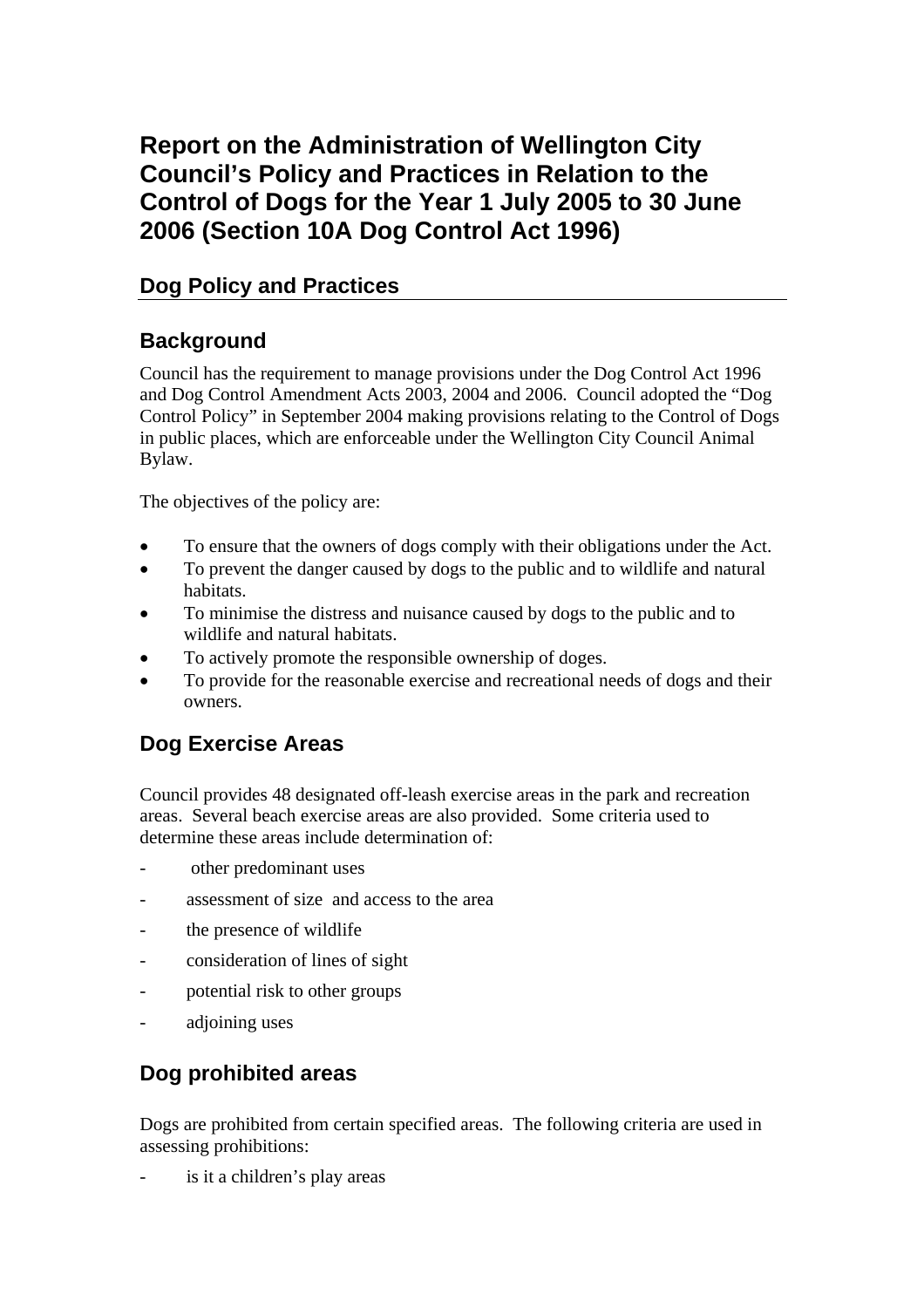- is it a sports field
- is it ecologically sensitive

#### *Comment*

Regular patrols are carried out in prohibited areas. Publicity on Beach Restrictions was undertaken during October and December 2006.

### **Fear of Attack and Intimidation**

 All complaints of dog aggression were investigated during the year. These are compared with previous years, as follows:

| Year<br>End | <b>Number of attacks</b> | <b>Rushing People</b> | <b>Domestic Animal Attacked</b> |
|-------------|--------------------------|-----------------------|---------------------------------|
| 2004        |                          | כס                    | 56                              |
| 2005        |                          | 125                   |                                 |
| 2006        |                          |                       |                                 |

854 dogs were impounded in the 05/06 period. This includes dogs roaming, captured, trapped or seized. 758 dogs were released and 92 were euthanised (claim rate 88%), 4 stolen.

#### **Fees**

- Dog registration fees are set by Council resolution.
- Dog registration fees, fines and impound fees are used to fund dog control.
- A discounted dog registration fee is offered to those who register their dogs by 1 August. The Responsible Dog Owner scheme requires approved owner to register by 1 July.

#### **Dog Education and Dog Obedience courses**

- 28 education presentations were made to Wellington schools reaching 2970 children. Other areas addressed were Local Government and Community groups on dog bite prevention and dog awareness.
- A series of dog educational brochures are available and distributed.
- A copy of the Dog Control Policy and Animal Bylaw is available for every dog owner through the Council website and included in their original registration pack.
- The council provides free dog obedience training annually. Times and dates are available on the Council website.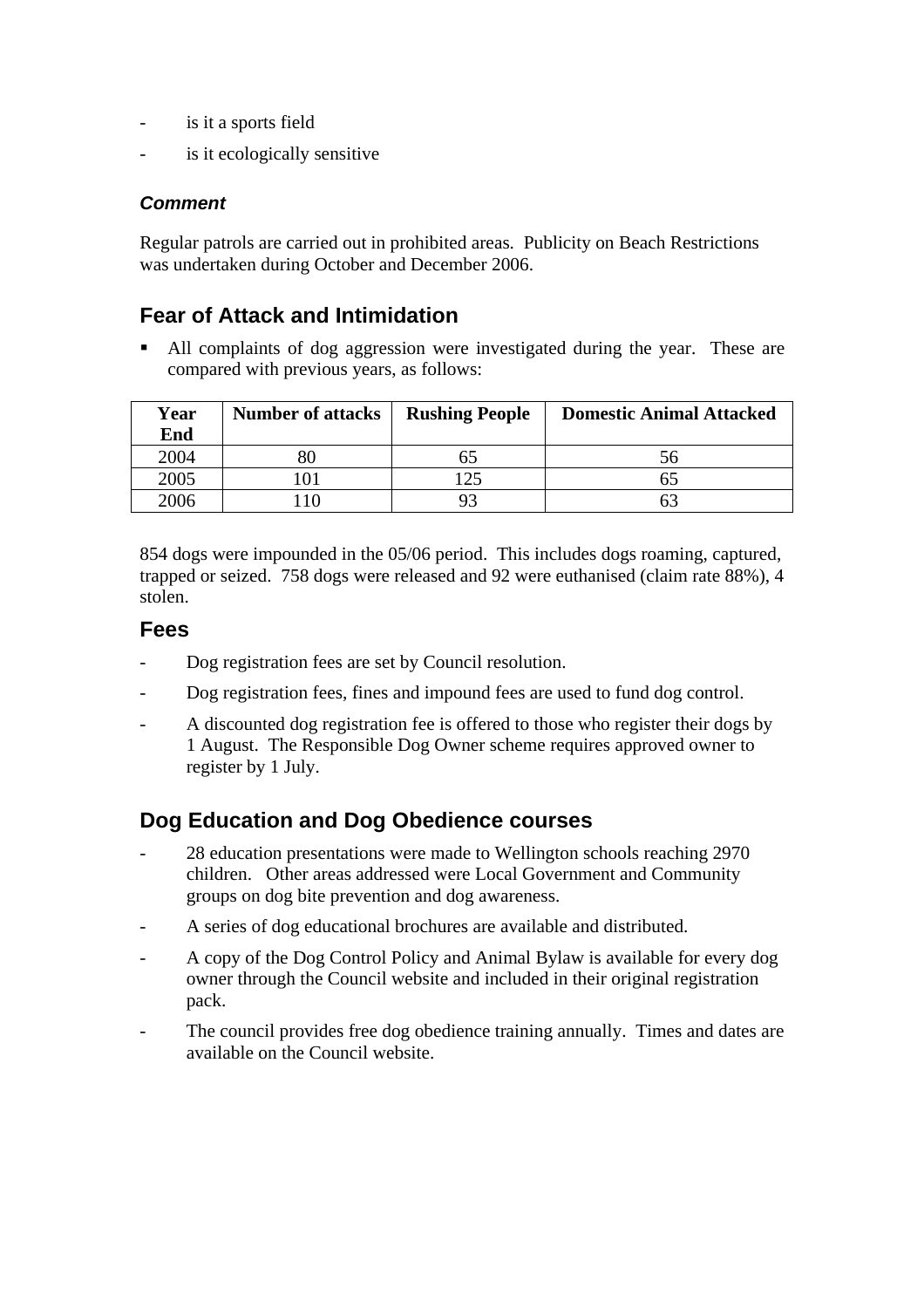# **Menacing and Dangerous Dogs**

| Category                                                     | As at 30 June 2006 | For Period 01 July<br>2004 - 30 June 2005 |
|--------------------------------------------------------------|--------------------|-------------------------------------------|
| Total # Dangerous Dogs                                       | 12                 | 15                                        |
| Dangerous by Owner Conviction<br>Under $s31(1)(a)$           | 0                  | 0                                         |
| Dangerous by Sworn Evidence<br>s31(1)(b)                     | 12                 | 15                                        |
| Dangerous by Owner Admittance in<br>Writing $s31(1)(c)$      | $\Omega$           | $\overline{0}$                            |
| Total # Menacing Dogs                                        | 116                | 98                                        |
| Menacing under $s33A(1)(b)(i)$<br>- by Behaviour             | 11                 | 25                                        |
| Menacing under $s33A(1)(b)(ii)$<br>-by Breed characteristics | 33                 | $\overline{0}$                            |
| Menacing under $s33C(1)$ by Schedule<br>4 Breed.             | 72                 | 73                                        |

# **Registration Statistics as at 30 June 2006**

| Total number of registered dogs                                 | 8582     |
|-----------------------------------------------------------------|----------|
| Total number of probationary owners                             | $\theta$ |
| Total number of disqualified owners                             |          |
| Total number of dogs classified as dangerous                    | 12       |
| S.31 $(1)(a)$ Section 57A conviction<br>п                       | $\theta$ |
| $S.31(1)(b)$ Sworn evidence<br>٠                                | 12       |
| $S.31(1)(c)$ Owner admits in writing<br>٠                       | $\theta$ |
| Total number of dogs classified as menacing                     | 109      |
| S.33A Observed or reported behaviour<br>п                       | 37       |
| S.33A Characteristics associated with breed<br>٠                | $\Omega$ |
| S.33C Dogs listed in schedule four<br>٠                         | 72       |
| Number of infringement notices issued (not waived or cancelled) | 415      |

# **Complaint Statistics as at 30 June 2006**

| Number of dog related complaints | 2404 |
|----------------------------------|------|
| Attacks on people                |      |
| Attacks on domestic animals      |      |